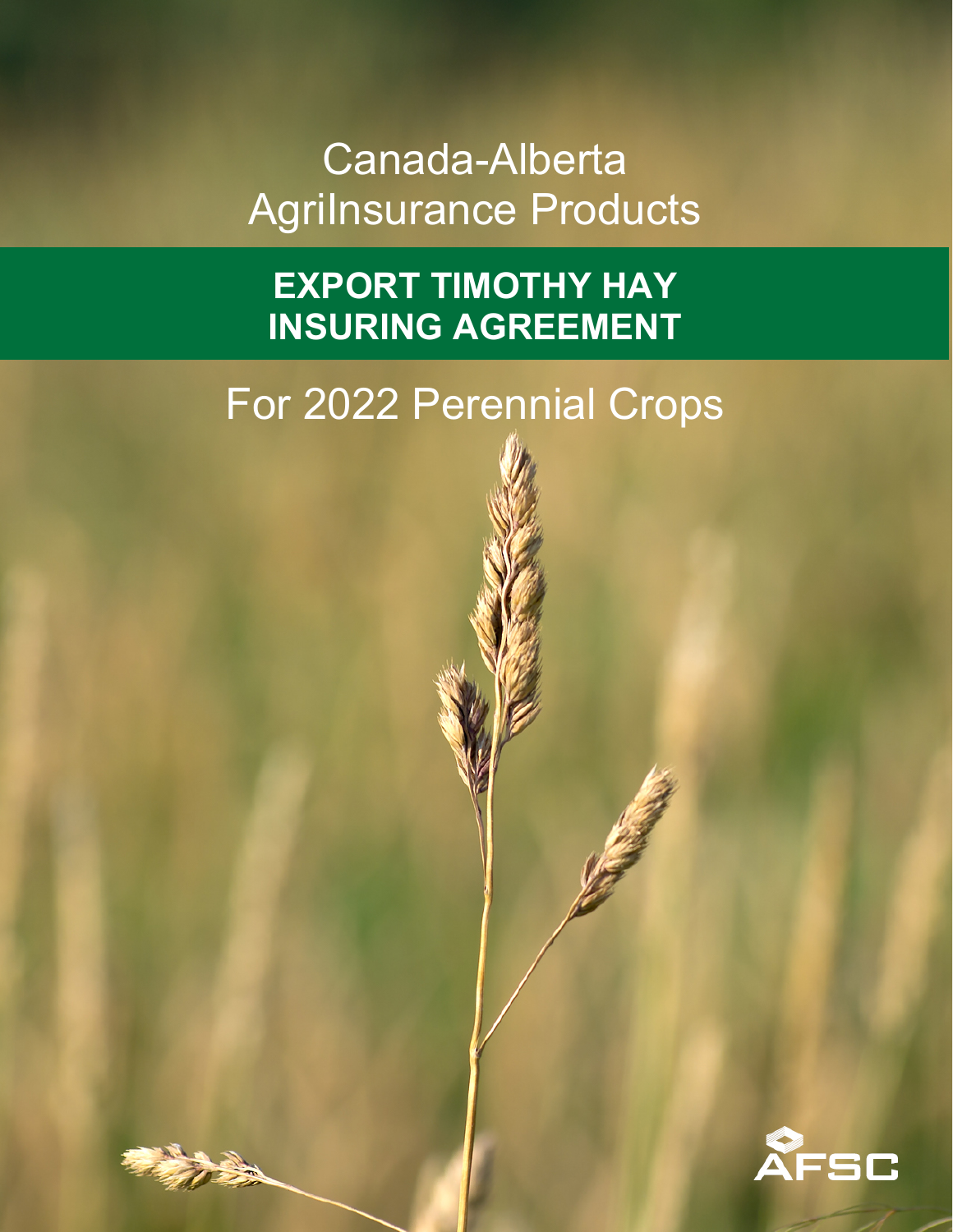# **TABLE OF CONTENTS - EXPORT TIMOTHY HAY INSURING AGREEMENT**

| <b>ARTICLE 1.</b> |  |  |  |  |  |
|-------------------|--|--|--|--|--|
| <b>ARTICLE 2.</b> |  |  |  |  |  |
| 2.01              |  |  |  |  |  |
| 2.02              |  |  |  |  |  |
| 2.03<br>2.04      |  |  |  |  |  |
| 2.05              |  |  |  |  |  |
| 2.06              |  |  |  |  |  |
| 2.07              |  |  |  |  |  |
|                   |  |  |  |  |  |
| 3.01              |  |  |  |  |  |
| 3.02              |  |  |  |  |  |
| 3.03<br>3.04      |  |  |  |  |  |
| 3.05              |  |  |  |  |  |
| <b>ARTICLE 4.</b> |  |  |  |  |  |
| <b>ARTICLE 5.</b> |  |  |  |  |  |
| 5.01              |  |  |  |  |  |
| 5.02              |  |  |  |  |  |
| 5.03              |  |  |  |  |  |
|                   |  |  |  |  |  |
| 6.01              |  |  |  |  |  |
| 6.02<br>6.03      |  |  |  |  |  |
|                   |  |  |  |  |  |
|                   |  |  |  |  |  |
| 7.01<br>7.02      |  |  |  |  |  |
| 7.03              |  |  |  |  |  |
| 7.04              |  |  |  |  |  |
| 7.05              |  |  |  |  |  |
| 7.06              |  |  |  |  |  |
| 7.07              |  |  |  |  |  |
| 7.08<br>7.09      |  |  |  |  |  |
| 7.10              |  |  |  |  |  |
| <b>ARTICLE 8.</b> |  |  |  |  |  |
| 8.01              |  |  |  |  |  |
| 8.02              |  |  |  |  |  |
| <b>ARTICLE 9.</b> |  |  |  |  |  |
| 9.01              |  |  |  |  |  |
| 9.02              |  |  |  |  |  |
| 9.03              |  |  |  |  |  |
| 9.04              |  |  |  |  |  |
| 9.05              |  |  |  |  |  |
|                   |  |  |  |  |  |
| 10.01             |  |  |  |  |  |
| 10.02             |  |  |  |  |  |





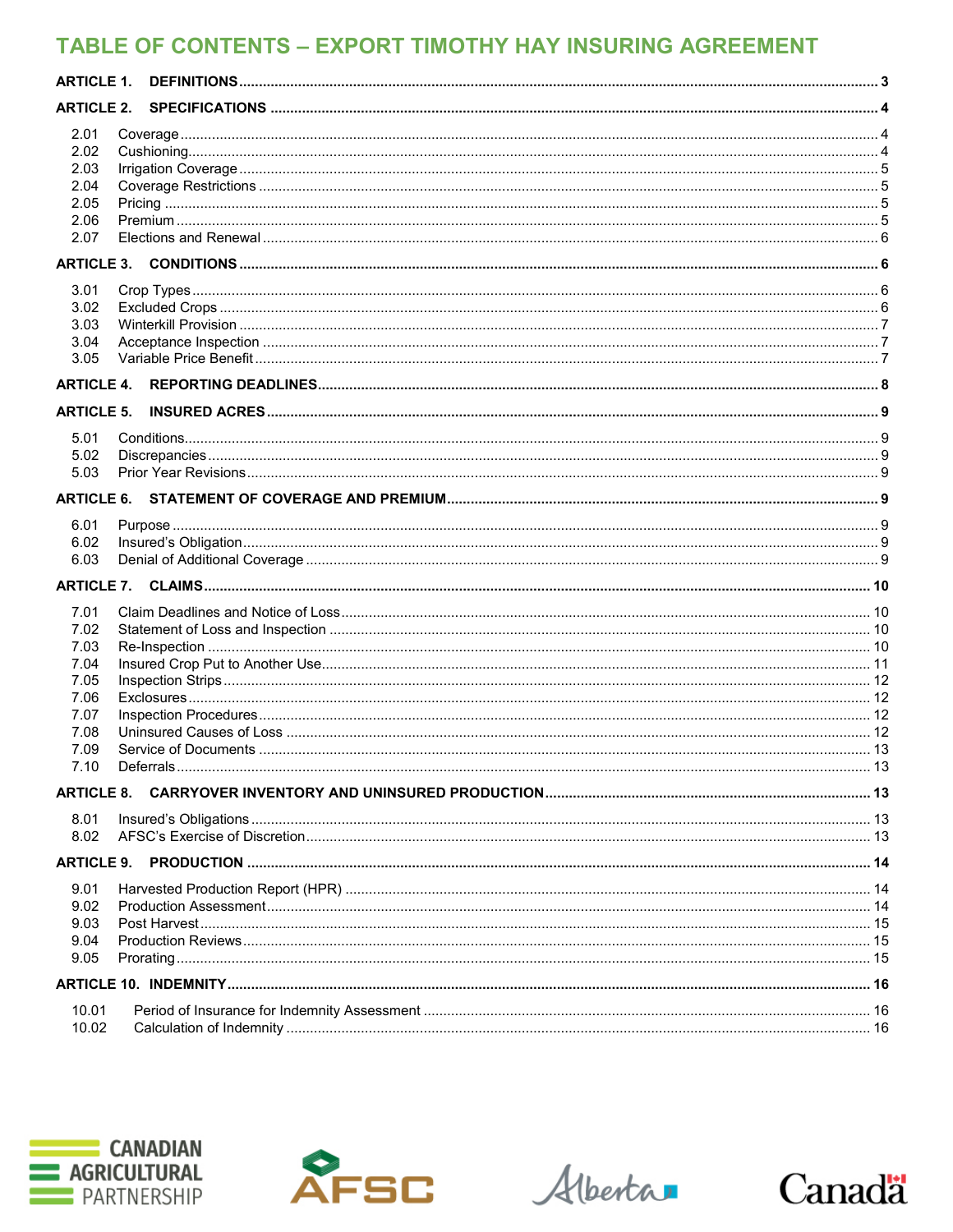# **EXPORT TIMOTHY HAY INSURING AGREEMENT**

AFSC will indemnify the Insured against damage caused by Designated Perils to first-cut pure Timothy Hay grown for the export market pursuant to this Insuring Agreement. This Insuring Agreement incorporates by reference, and is subject to, the Terms and Conditions and Benefits. The definitions in the Terms and Conditions will apply unless the same term is otherwise defined in this Insuring Agreement.

# <span id="page-2-0"></span>**ARTICLE 1. DEFINITIONS**

**"Designated Grade"** for Timothy Hay means the grade known as "Choice", based on "greenness" colour analysis score (> 60 to 80) from the TrueGrade HayScan system technology, or other method or specification determined by AFSC.

"**Designated Perils**" In addition to the Designated Perils in the Terms and Conditions, Article 1: Definitions, Timothy Hay will also be covered for Winterkill Provision.

"**Grade Factor**" means a ratio of prices established by AFSC, based on the price of the grade to the price of the Designated Grade, to adjust Harvested Production and Appraised Potential Production for quality.

**"Haying Being General in the Area"** means the date set by AFSC when provincially the majority of haying has started for the current year.

**"Insurable Crop"** means Timothy Hay grown for the export market.

**"Timothy Hay"** means pure perennial timothy grass, seeded and grown for the export market on irrigated or dryland acres, for mechanical harvesting and for compressed-bale processing.

"**Uninsured Production**" means an Insurable Crop harvested from roadsides, rejected fields, uninsured acreages or land acquired after the insurance deadline.

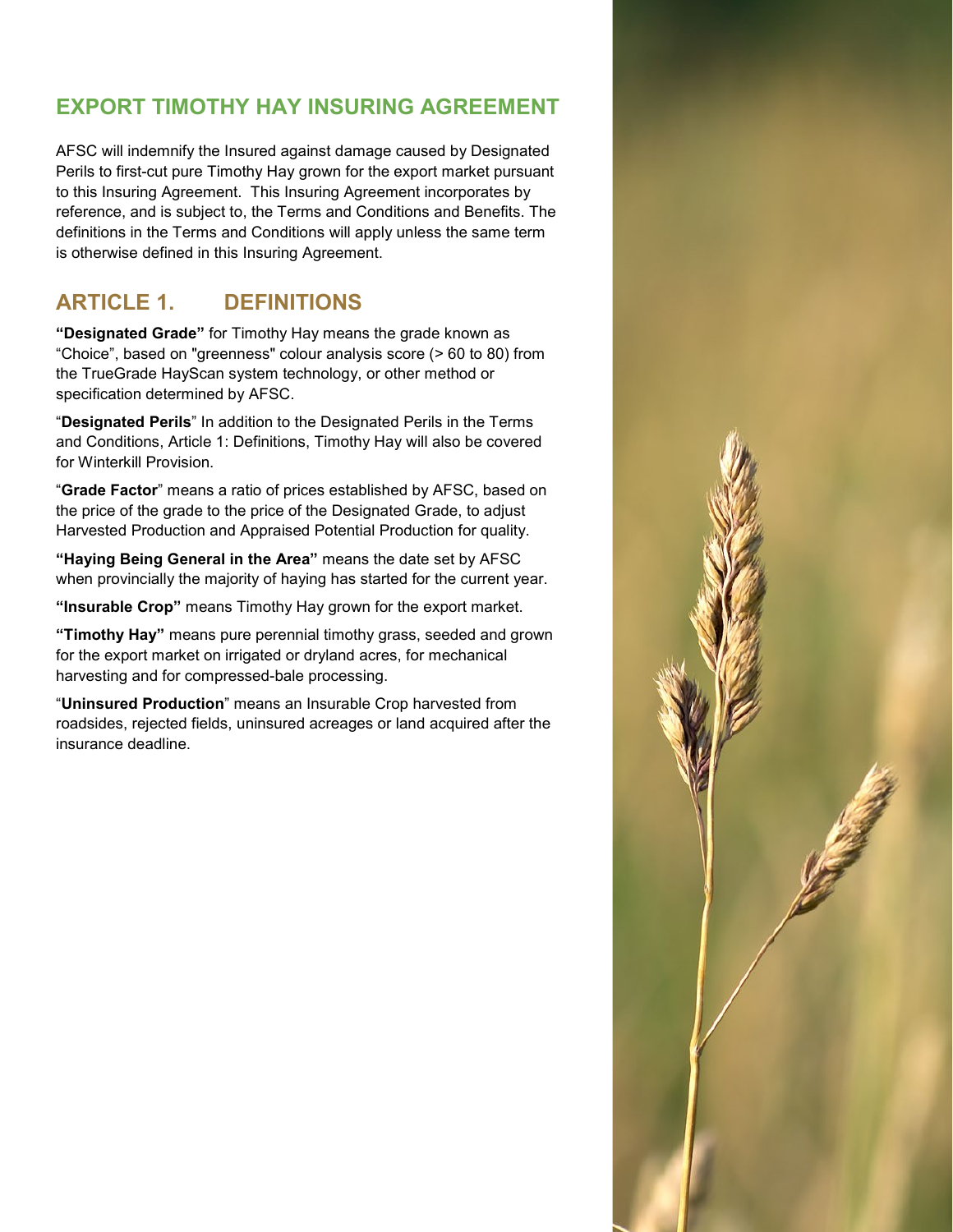## <span id="page-3-0"></span>**ARTICLE 2. SPECIFICATIONS**

| <b>Insurable Crop</b> | <b>Minimum</b><br>acres | Insurable under<br><b>Dryland</b> ; Irrigated | <b>Risk Area Restrictions</b> |
|-----------------------|-------------------------|-----------------------------------------------|-------------------------------|
| Timothy Hay grown for | 20 acres                | Dryland and Irrigated                         | Dryland: 5; 9-12,; 15-35      |
| the export market     |                         |                                               | Irrigated: 2-10; 16 & 17      |

### <span id="page-3-1"></span>**2.01 Coverage**

Coverage is a fundamental part of any insurance Policy and is based upon a long-term average yield.

- a. **Indexing:** is based on a minimum of four years of records. Crops with fewer than four years of records will be considered to be in the start-up phase.
- b. **Start-up:** missing yields will be filled in with the historical average yield for the Risk Area in which the farm is located. If the Insured does not have any yield records available, Coverage will be based entirely on the historical average for the Risk Area(s) where the farm is located.
- c. **Average Yield:** An Insured's average yield for a crop type is based on the average of the yield records AFSC has recorded for the crop. Yield records are gathered in different ways, including:
	- i. Harvested Production Reports (HPRs) provided by the Insured;
	- ii. Yield information gathered by AFSC adjusters who visit the farm, and
	- iii. Production reviews conducted by AFSC adjusters to confirm the accuracy of HPR information.
- d. **One-year lag:** Actual yields are not available immediately for use as it takes time to gather and verify information. Yields produced and reported in the current year will not be available to calculate Coverage for the following year; it will first be used to set Coverage the second year.

Rules for yield records use:

- i. A blend of available yield records and the historical yields for the Risk Area in which the Insured farms when there are four or fewer yield records available.
- ii. The average of up to 10 of the most recent yield records for a crop when there are four or more yield records available. Yield records older than 1991 are not used.
- iii. For Coverage that is less than 30 acres the Harvested Production for the specific crop will be excluded from the calculation of the Insured's Coverage.

## <span id="page-3-2"></span>**2.02 Cushioning**

Cushioning has the effect of stabilizing Coverage by reducing year-to-year fluctuations. Unusually low yield records will be adjusted upward for the purpose of calculating the Expected Normal Yield for a crop. When a crop yield is less than 70 percent of the Expected Normal Yield, the actual yield will be cushioned and replaced by 70 percent of the Expected Normal Yield for that crop for that year. The cushioned yield will be used to set future Coverage whereas the actual yield is used to calculate an Indemnity.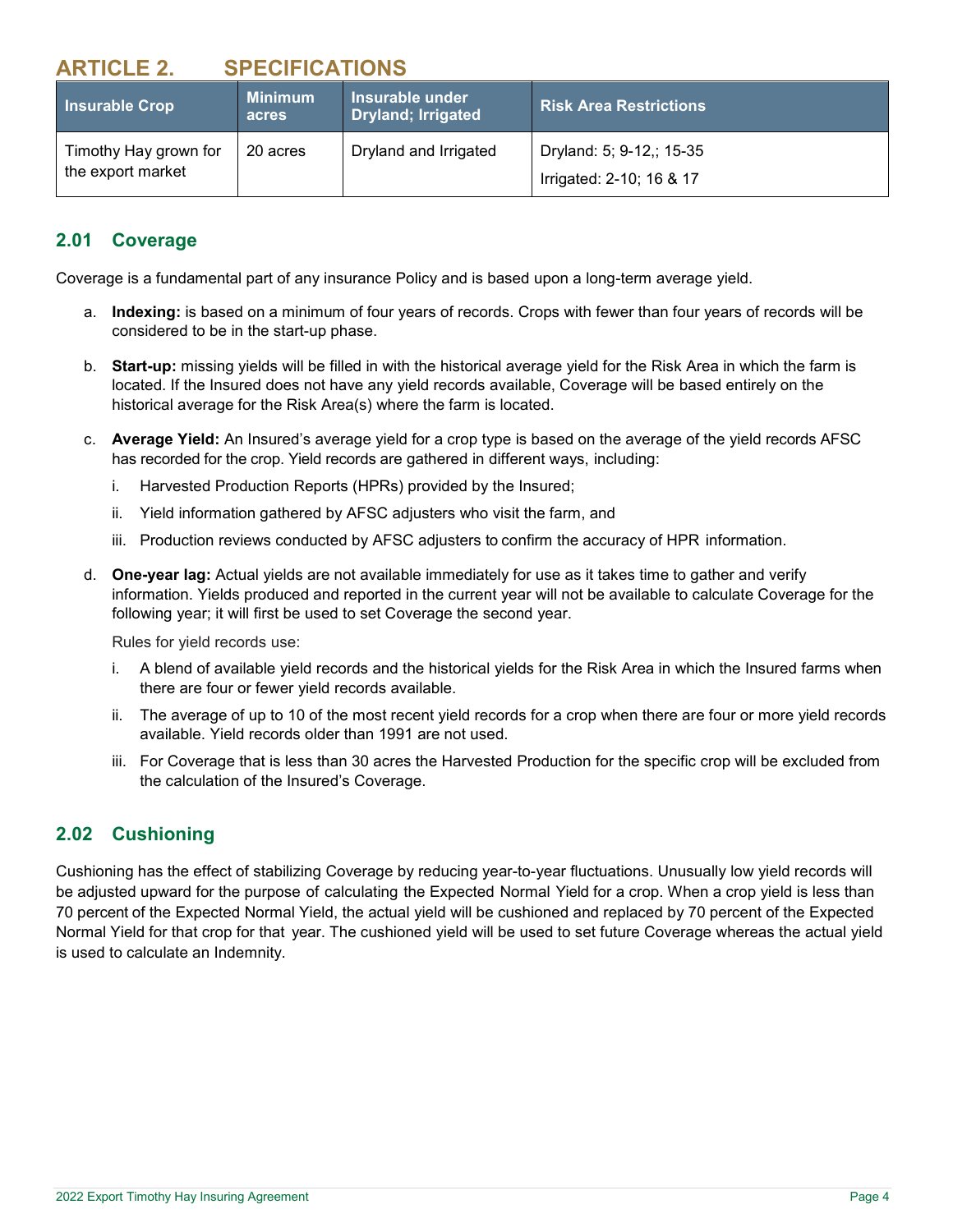## <span id="page-4-0"></span>**2.03 Irrigation Coverage**

- a. An Insurable Crop grown on irrigated land is eligible for separate Coverage if:
	- i. the crop is grown on fields declared as irrigated;
	- ii. there is an adequate source of water;
	- iii. the Insured has reliable irrigation equipment;
	- iv. adequate irrigation water is applied on a timely basis; and
	- v. the Insured maintains an up-to-date log showing the dates and approximate amounts of rainfall and irrigation water applied to each Insured Crop.
- b. AFSC may reclassify the Insurable Crop as grown on dryland, or apply Uninsured Causes of Loss if:
	- i. the Insured fails to fulfill all or part of the conditions in subsection a above; or
	- ii. drought is considered by AFSC to be a contributing cause of loss.
- c. Irrigated acres are insured separately from dryland acres of the same crop:
	- i. acres must be identified as irrigated or dryland; and
	- ii. production from irrigated and dryland acres must be stored and reported separately.

#### <span id="page-4-1"></span>**2.04 Coverage Restrictions**

AFSC, in its discretion may limit, restrict, exclude or deny Coverage, in whole or in part, for the following:

- a. in the event AFSC determines by the application deadline that an Insured has a high risk of Production Loss;
- b. where the land is subject to repeated flooding or where excess moisture is a recurring problem;
- c. major changes are made in management practices, acreage, land location, confirmed yields or experience;
- d. the Insured makes a change that increases AFSC's risk without notifying AFSC thereof and AFSC accepting the same risk; or
- e. any other practice or action taken by the Insured that would prove detrimental or limit production to the Insured Crop.

#### <span id="page-4-2"></span>**2.05 Pricing**

a. **Spring Insurance Price**: One price is offered for both dryland and irrigated Timothy Hay based on the average expected farm gate price for the Designated Grade known as "Choice".

#### <span id="page-4-3"></span>**2.06 Premium**

- a. **Rates:** Premium rates are set annually based on historical losses and reflect AFSC's risk of future production losses. Premium rates may vary by crop type, Risk Area, practice and Coverage Level. The Insured's Premium is calculated by multiplying the Dollar Coverage by the Insured's share of the premium rate and applying any applicable premium adjustments.
- b. **Cost Share**: Federal and provincial governments support AgriInsurance programs by paying all administration expenses and sharing premium costs with the Insured.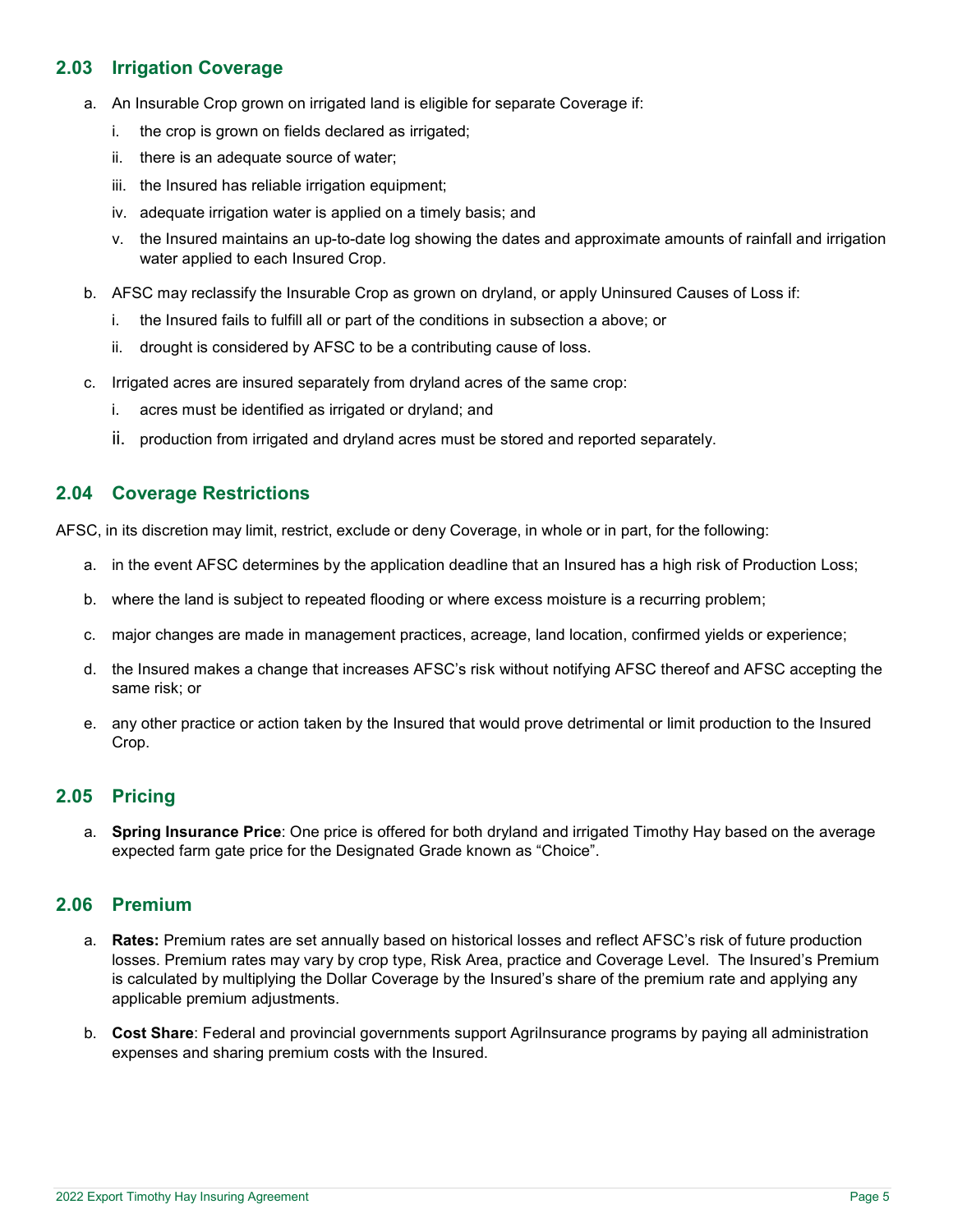#### **c. Adjustments & Discounts:**

| $+$ / - 38%                           | Premium Discount or<br>Surcharge                   | Ranges from minus 38% up to plus 38% based on loss<br>experience                                                                                               |
|---------------------------------------|----------------------------------------------------|----------------------------------------------------------------------------------------------------------------------------------------------------------------|
| 5% per year to<br>a maximum of<br>20% | <b>Continuous Participation</b><br><b>Discount</b> | Applies after the first insurance year unless the Insured does<br>not have an active Policy or losses for one year then needs to<br>be zeroed and earned again |
| 2%                                    | Early Payment Discount                             | Applied to Premium payments received by AFSC the later of<br>June 25 or within 15 days of each versions billing date                                           |

#### <span id="page-5-0"></span>**2.07 Elections and Renewal**

- a. New clients must apply for insurance on or before the last day of February and AFSC will evaluate eligibility for insurance. Clients are required to demonstrate their legal, financial and operational independence and can contact AFSC for application documents
- b. **Renewal Process:** An Insured who purchased Export Hay Insurance in the previous year will be automatically renewed based upon the previous year's information. Personalized renewal notices are available in January. The Insured is responsible to review their information and if changes are required, complete a Change Request form and return the form to an AFSC insurance representative by mail, fax, email, in person or request changes by phone by the last day of February.
- c. **Coverage Level**: Coverage Levels of 70 or 80 percent can be elected;
	- i. The same Coverage Level must be selected for dryland and irrigated Timothy Hay.
- <span id="page-5-1"></span>d. **Crop Information:** Land Locations by field, the date the field was seeded and the number of acres in the field.

# <span id="page-5-2"></span>**ARTICLE 3. CONDITIONS**

#### **3.01 Crop Types**

Coverage only applies to first-cut pure Timothy Hay grown for the export market on both dryland and under irrigated in Designated Areas only.

#### **Perennial crop maps are available on afsc.ca**

## <span id="page-5-3"></span>**3.02 Excluded Crops**

This Insuring Agreement does not provide Coverage for the following:

- a. Timothy Hay in the year it is seeded;
- b. Timothy Hay pastured after the start of the Crop Year, or improperly managed by grazing, or pastured consecutively in the previous two years;
- c. Timothy Hay grown on land subject to repeated flooding or where excess moisture is a recurring problem; or
- d. straw from timothy grown for seed.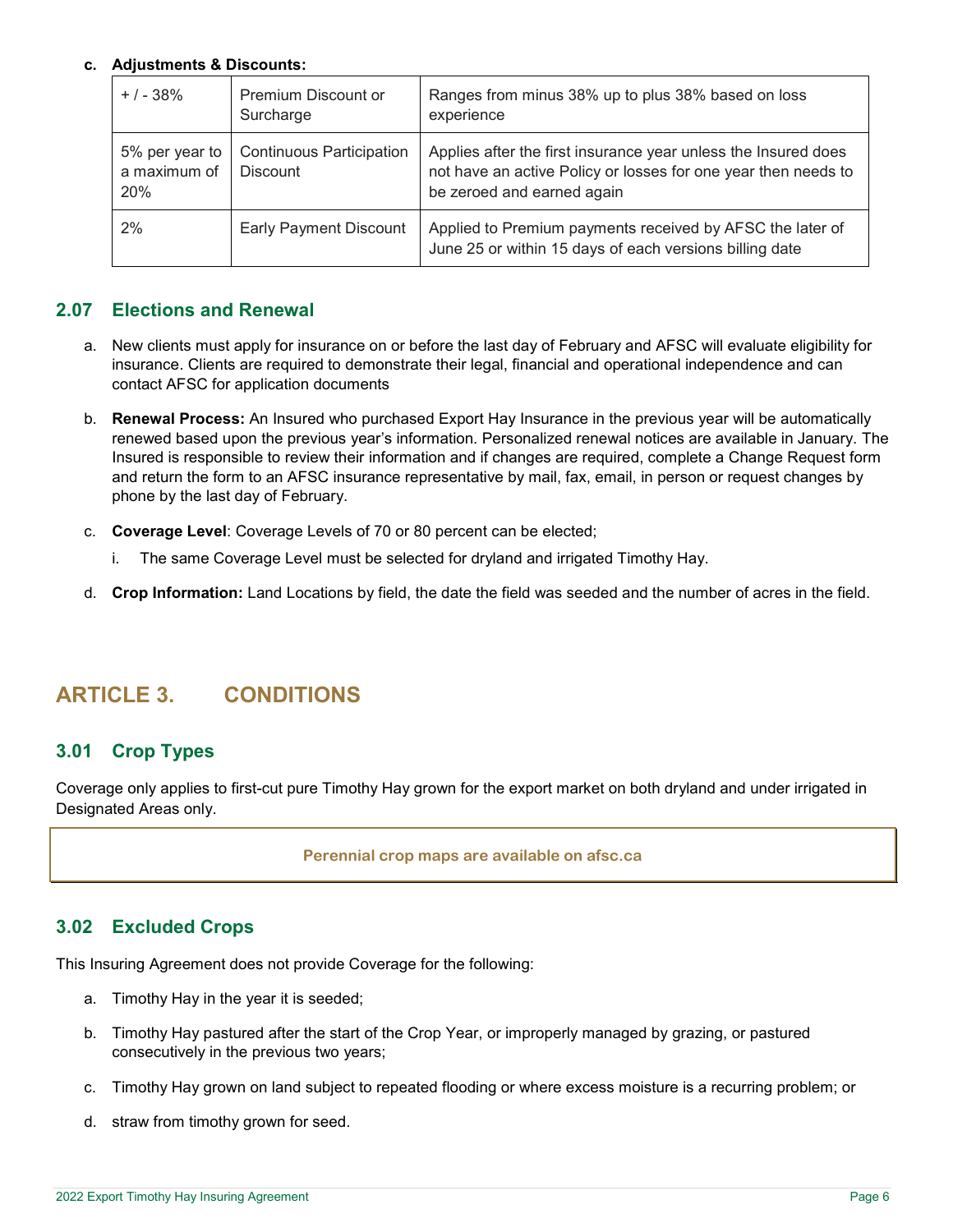#### <span id="page-6-0"></span>**3.03 Winterkill Provision**

This Insuring Agreement has coverage for Winterkill Provision when the following conditions are met:

- a. The acres are insured in the current year; and
- b. The acres were insured in the previous year; and
- c. Acres have not had more than five years of production.

#### <span id="page-6-1"></span>**3.04 Acceptance Inspection**

- a. The Insurable Crop may be subject to an acceptance inspection and AFSC may, at its discretion, change Coverage or reject insurance.
- b. If Timothy Hay acres are rejected, these acres can be insured under Hay Insurance as grass when the Insured has an active Hay Insurance subscription, or
- c. If the acres will be pastured, they can be insured under pasture insurance when the Insured has an active Moisture Deficiency Insurance or Satellite Yield Insurance as improved pasture. Rejected acres can be transferred to the active pasture insurance program and the Election revised as needed.

**Reasons acceptance inspections are completed for Export Timothy Hay include:**

- **Timothy Hay fields in the first year of production**

**Newly insured fields** 

- **Timothy Hay stands older than 5 years**
- **Timothy Hay fields that were fall/winter grazed between harvest and the last day of February**
- **Other risk criteria as determined by AFSC**

#### <span id="page-6-2"></span>**3.05 Variable Price Benefit**

<span id="page-6-3"></span>The Variable Price Benefit is not available under this Insuring Agreement.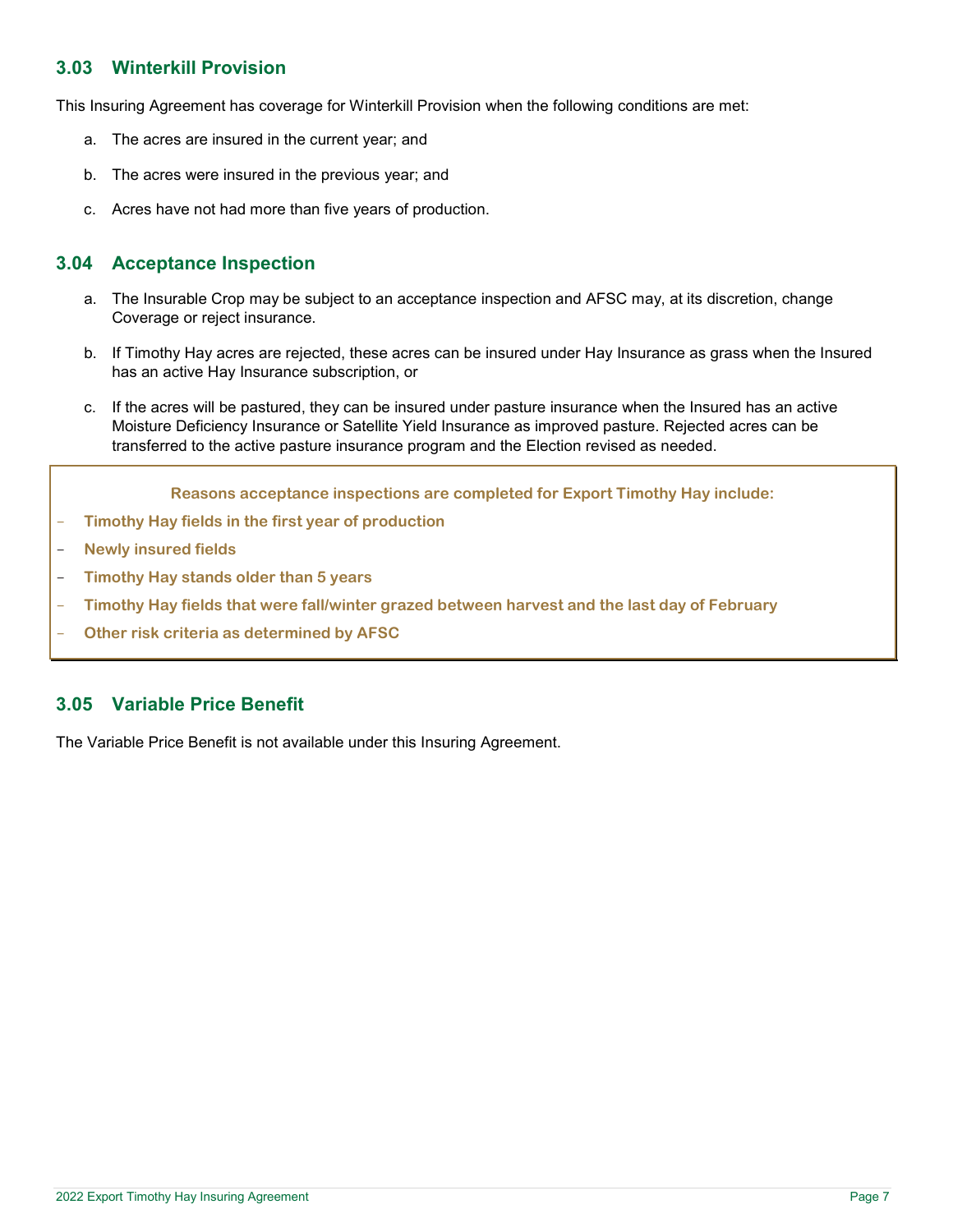# **ARTICLE 4. REPORTING DEADLINES**

If a reporting deadline date falls on a weekend, the deadline will be extended to the next Business Day.

| <b>Last Date to</b><br>complete the task | <b>Task</b>                                                                                                                                    | <b>Additional information</b>                                                                                                                                                                                                                                                                                                                     |  |
|------------------------------------------|------------------------------------------------------------------------------------------------------------------------------------------------|---------------------------------------------------------------------------------------------------------------------------------------------------------------------------------------------------------------------------------------------------------------------------------------------------------------------------------------------------|--|
| Last day of<br><b>February</b>           | Apply for, make changes<br>$\bullet$<br>to, cancel Export Hay<br>Insurance<br>Remove grazing<br>livestock from insured<br>Timothy Hay fields.  | Before the start of the Crop Year, the Insured must declare:<br>The number of acres<br>Legal land descriptions<br>Coverage Level<br>Timothy Hay fields that were grazed any time after harvest up<br>to the last day of February require an acceptance inspection to<br>determine eligibility for insurance.                                      |  |
| June 1                                   | Add and delete land<br>purchased and sold between<br>March 1 and May 31                                                                        | The Insured will need to provide written proof of the<br>transaction.                                                                                                                                                                                                                                                                             |  |
| July 15                                  | File Report of Timothy Hay<br>in Storage Prior to Harvest<br>form                                                                              | Report the amount of carryover production and purchased<br>inventory stored on and off the farm, prior to commencement<br>of harvest, and no later than July 15.                                                                                                                                                                                  |  |
| October 15                               | <b>File Harvested Production</b><br>Report (HPR)                                                                                               | See Harvested Production section for requirements when filing<br>your HPR.                                                                                                                                                                                                                                                                        |  |
| December 31                              | <b>File Harvested</b><br>$\bullet$<br><b>Production Report</b><br>(HPR) with late filing fee<br>Pay any current year's<br>outstanding accounts | Failure to file an HPR by this deadline will result in a yield<br>$\bullet$<br>recorded as zero and no Indemnity will be calculated.<br>To avoid negatively affecting your credit and to avoid a<br>$\bullet$<br>cash-up-front on Premium for the following insurance<br>year. Insureds can contact their branch to make payment<br>arrangements. |  |

#### **Other Important Deadlines**

| Document or<br><b>Incident</b>                                                    | Task                                                                                                                                                                 | <b>Additional Information</b>                                                                                                                                          |
|-----------------------------------------------------------------------------------|----------------------------------------------------------------------------------------------------------------------------------------------------------------------|------------------------------------------------------------------------------------------------------------------------------------------------------------------------|
| <b>Statement of</b><br>Coverage and<br>Premium (billing)                          | Review your billing to ensure it<br>is accurate and complete.<br>Report any errors and<br>omissions within 15 days of<br>the date the version is created<br>by AFSC. | AFSC reserves the right to deny additional liability when<br>information contained on the billing reflects what was<br>reported.                                       |
| <b>Re-Inspection</b>                                                              | Request re-inspection within<br>seven days of the inspection                                                                                                         | See Claims section for additional information                                                                                                                          |
| <b>Silaging or another</b><br>use other than baling<br>in dry measurable<br>bales | Contact AFSC five days in<br>advance of putting an insured<br>crop t a use other than baling<br>in dry, measurable bales                                             | See Claims section for additional information.                                                                                                                         |
| <b>Pasturing over</b><br>winter                                                   | Advise AFSC prior to pasturing<br>Timothy Hay fields over winter                                                                                                     | Timothy Hay fields that are grazed any time after harvest<br>up to the last day of February require an acceptance<br>inspection to determine eligibility for insurance |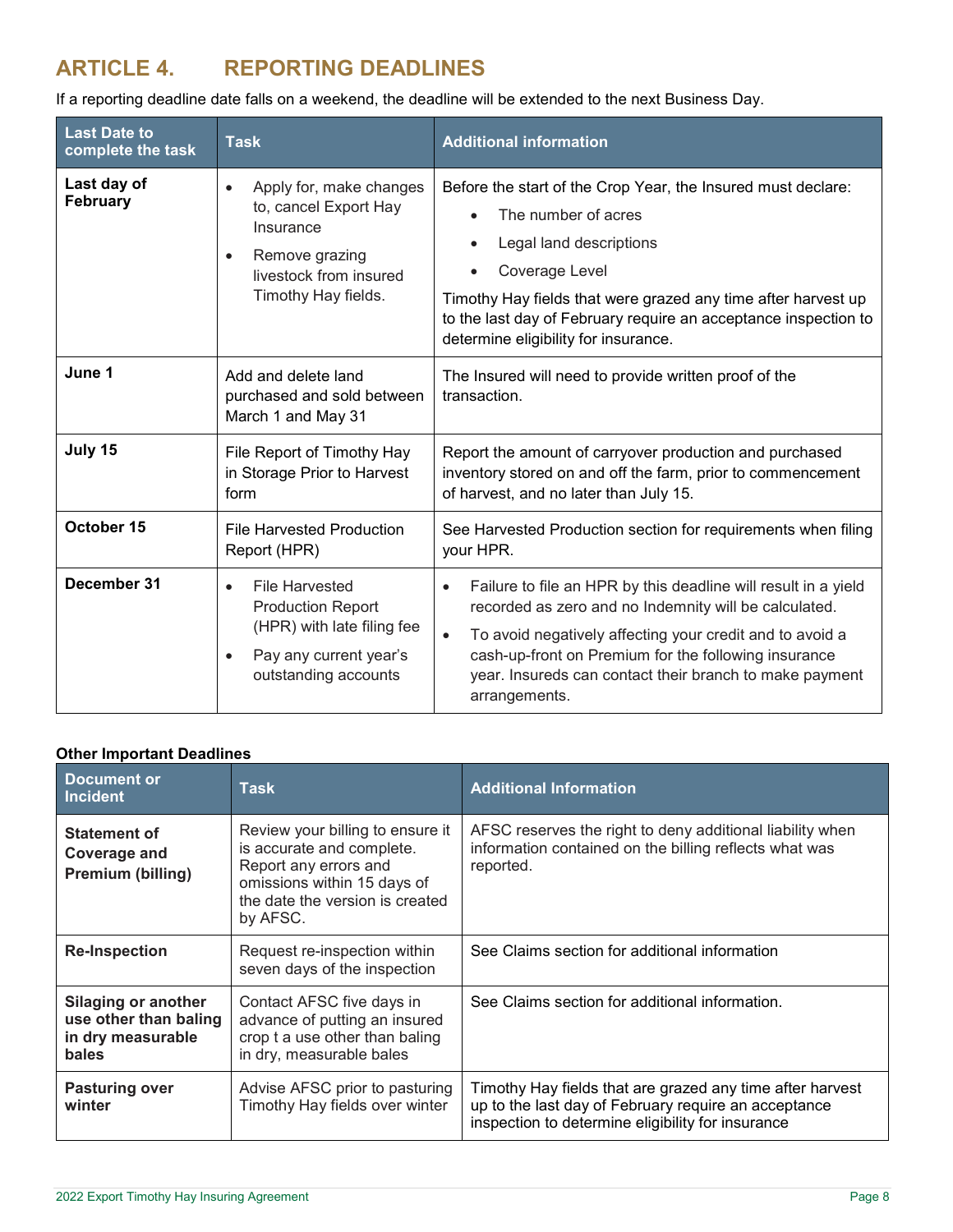# <span id="page-8-1"></span><span id="page-8-0"></span>**ARTICLE 5. INSURED ACRES**

#### **5.01 Conditions**

- a. All acreage managed as Timothy Hay (dryland and irrigated), whether owned, rented or leased, must be insured, and there is a minimum of 20 acres for this Insuring Agreement.
- b. Insured acres are not insurable under any other crop insurance program, except when AFSC has consented in writing.

#### <span id="page-8-2"></span>**5.02 Discrepancies**

If AFSC determines acres of an Insured Crop and the crop and/or acres differ from those reported by the Insured, the following will apply:

- a. When completing acceptance inspections or acreage verification, AFSC will issue a revised Statement of Coverage and Premium based on the crop type and actual number of seeded acres calculated by AFSC and any Indemnity calculation will also be based on the crop type and actual acres.
- b. When completing all other inspections:
	- i. if the measured or established acreage is within Acreage Tolerance, there is no revision to the Statement of Coverage and Premium and the reported insured acres are used in the calculation of the Indemnity.
	- ii. if the measured acres are outside the Acreage Tolerance compared to acreage reported, AFSC may issue a revised Statement of Coverage and Premium and the Indemnity calculation shall be based on the actual number of Annual Crop seeded acres.
	- iii. AFSC is not obligated to pay an Indemnity on the additional acres if a loss has previously occurred.

#### <span id="page-8-3"></span>**5.03 Prior Year Revisions**

AFSC is not required or in any way obligated to revise or adjust its calculation of insured acres for any preceding year.

## <span id="page-8-5"></span><span id="page-8-4"></span>**ARTICLE 6. STATEMENT OF COVERAGE AND PREMIUM**

#### **6.01 Purpose**

Information provided by the Insured is used to generate a Statement of Coverage and Premium, which explains Coverage and Premium and states AFSC's Coverage limit.

#### <span id="page-8-6"></span>**6.02 Insured's Obligation**

The Insured should review their billing carefully to ensure it is complete and accurate. Errors and omissions must be reported to AFSC within 15 calendar days of receipt.

#### <span id="page-8-7"></span>**6.03 Denial of Additional Coverage**

AFSC reserves the right to deny additional Coverage when information contained on the Statement of Coverage and Premium reflects what is reported by the last day of February.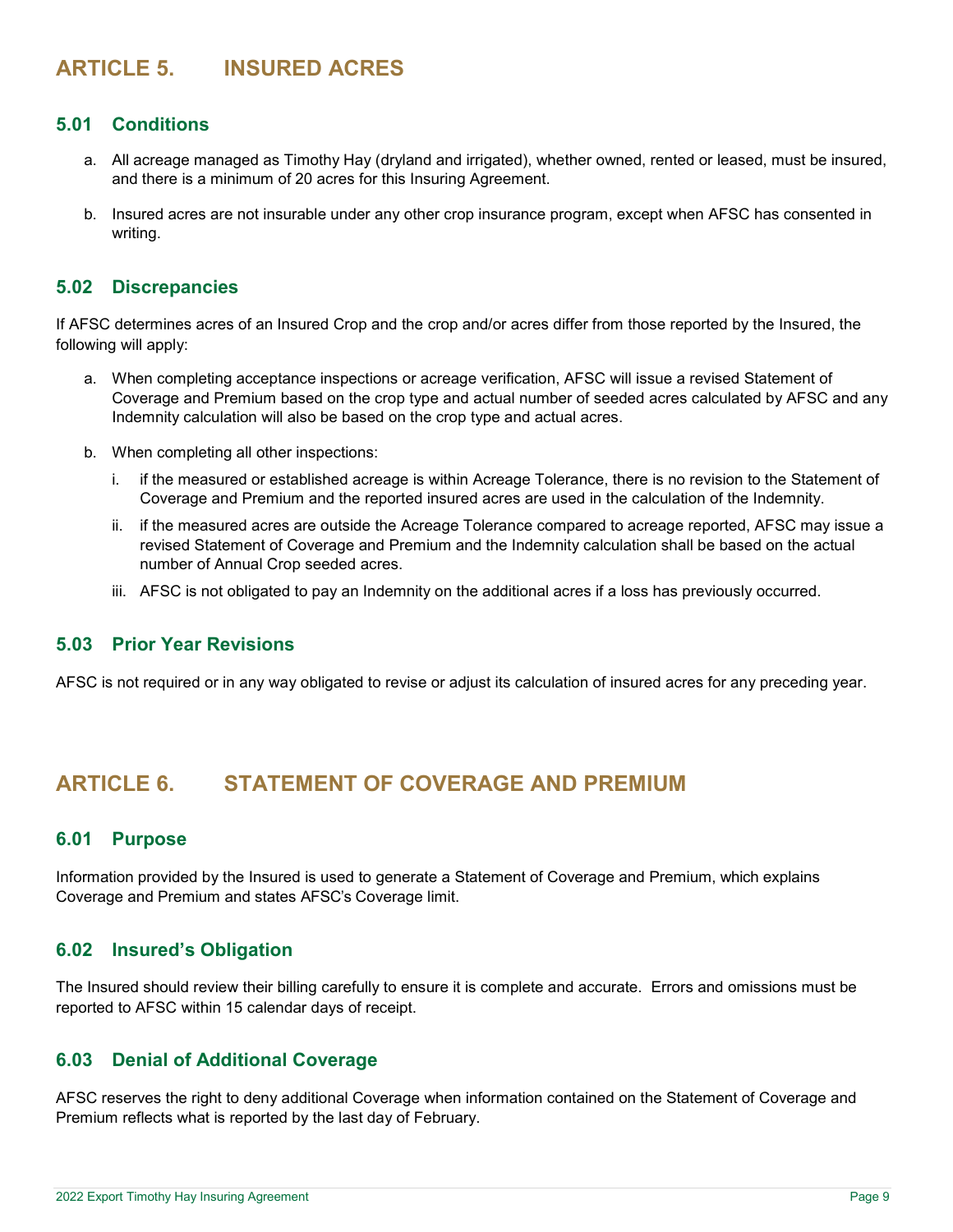# <span id="page-9-1"></span><span id="page-9-0"></span>**ARTICLE 7. CLAIMS**

#### **7.01 Claim Deadlines and Notice of Loss**

The Insured is required to submit a Notice of Loss to initiate a claim. The required timeframes for the Notice of Loss and the deadline to initiate a claim are as follows:

- a. Harvested Production Report (HPR): on a form acceptable to AFSC once harvest is complete within 15 days of completing harvest and not later than October 15;
- b. Post Harvest claim: via the HPR; losses must be reported before December 31 in the calendar year in which the loss is claimed to have occurred.

<span id="page-9-2"></span>If the Insured is late in filing a Notice of Loss AFSC may reject the claim.

#### **7.02 Statement of Loss and Inspection**

- a. Upon receipt of a claim for loss:
	- i. where AFSC processes a claim, AFSC will serve the Insured with a Statement of Loss.
	- ii. where AFSC's process is to conduct an inspection, following the inspection, AFSC will serve the Insured with a copy of the Inspection Report.
- b. If the Inspection Report results in no payment, or if as a result of the Inspection Report the claim for loss is withdrawn by the Insured, the Inspection Report will be considered to be the final Statement of Loss for the claim by the Insured and no further Statement of Loss will be issued by AFSC.
- c. If the Insured does not, within seven days of service of the Inspection Report advise AFSC of the Insured's disagreement with the report or does not request a re-inspection, AFSC will issue the Statement of Loss according to the Inspection Report.
- d. When AFSC has conducted an inspection and issued an Inspection Report and a Statement of Loss, and the Insured has a dispute relating to the Statement of Loss and requests a re-inspection, AFSC will only review the Statement of Loss if the Insured notifies AFSC of the request for a re-inspection within seven days from the day that the Insured is served with the Inspection Report.

#### <span id="page-9-3"></span>**7.03 Re-Inspection**

After an inspection, pursuant to subsection 7.02c, if the Insured, within seven days of service of the Inspection Report:

- a. advises AFSC of the Insured's disagreement with the report, and
- b. requests a re-inspection,

AFSC will conduct a re-inspection, and no Statement of Loss will be issued until after the re-inspection has been conducted. AFSC reserves the right to charge a fee for Insured requested re-inspection of crops, or re-grading of samples.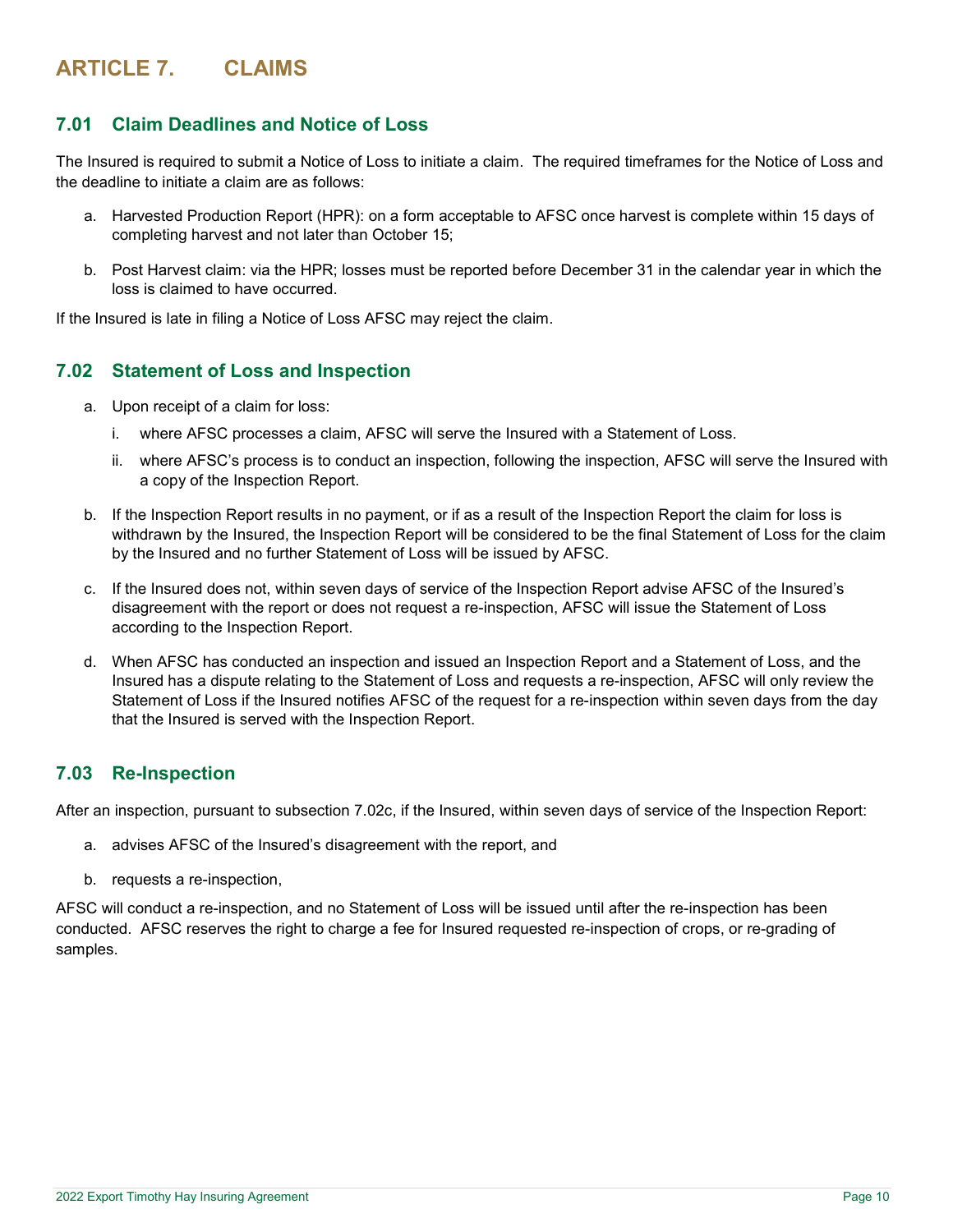#### <span id="page-10-0"></span>**7.04 Insured Crop Put to Another Use**

- a. Acreage of Insured Crop Put to Another Use must first be released by AFSC.
- b. The Insured is required to contact AFSC five days in advance of putting an Insured Crop to a use other than baling dry, measurable bales to request an appraisal and release of acres. AFSC will need to know:
	- i. The number of acres intended to be put to an alternate use;
	- ii. The reason for the alternate use;
	- iii. An estimate of the yield.
- c. Depending on the estimate of yield, the acres may be released from the Branch, or an adjuster may complete a field inspection to determine the yield appraisal before acres are released.
- d. AFSC may defer the appraisal on a damaged Insured Crop which the Insured intends to Put to Another Use.
- e. When the Insured has accepted the Appraised Potential Production on any portion of an Insured Crop, no further appraisal will be made on that portion unless, and at the sole discretion of AFSC, substantial damage occurs before the Insured can put the crop to some other use within a reasonable period of time. Such Inspection may be subject to a re-inspection administrative fee.
- f. Where an Insured Crop is Put to Another Use without first being assessed and/or released by AFSC, AFSC will deem the Appraised Potential Production to be zero, and the Uninsured Causes of Loss to be equal to Coverage on acres Put to Another Use.
- g. If an Insured Crop is eligible for the Winterkill Provision and is Put to Another Use due to winterkill:
	- i. the Appraised Potential Production will be an amount no less than one-half of Coverage on the acres Put to Another Use provided the acreage was first assessed by AFSC.
	- ii. Alternatively, Premiums may be refunded and these acres become eligible for annual crop insurance, subject to the Terms and Conditions and the Insuring Agreement for the annual Insurable Crop.
- h. If an Insured Crop is intended to be ploughed under or sprayed out prior to Haying Being General in the Area, the Insured must provide AFSC with prior notification to obtain release.
	- i. If the released Timothy Hay acres are subsequently seeded to an elected annual crop, these acres can be transferred to an annual crop Policy subject to the Terms and Conditions and the Insuring Agreement for the annual Insurable Crop.
	- ii. If the released acres are not seeded to an elected annual crop, the acres will remain insured under the Export Hay Policy; AFSC will deem the Appraised Potential Production to be zero, and the uninsured loss to be equal to Coverage.
- i. If Insured Crop is Put to Another Use on or after Haying Being General in the Area and with prior authorization from AFSC, Coverage and Premium on this acreage will remain in effect and AFSC will apply the Appraised Potential Production.
- j. Insured must not dispose of an Insured Crop or put it to a use other than baling in dry, measurable bales, without AFSC releasing acres, as it may negatively impact their insurance. Once authorized by AFSC, the Insured may leave Exclosures or standing Inspection Strips if putting acres to another use.
- k. Where standing Inspection Strips or Exclosures are authorized by AFSC for all inspection types, the Insured is required to leave standing Inspection Strips or set up appropriate Exclosures, or AFSC will deem the Appraised Potential Production to be zero, and the Uninsured Causes of Loss to be equal to Coverage on the acres Put to Another Use.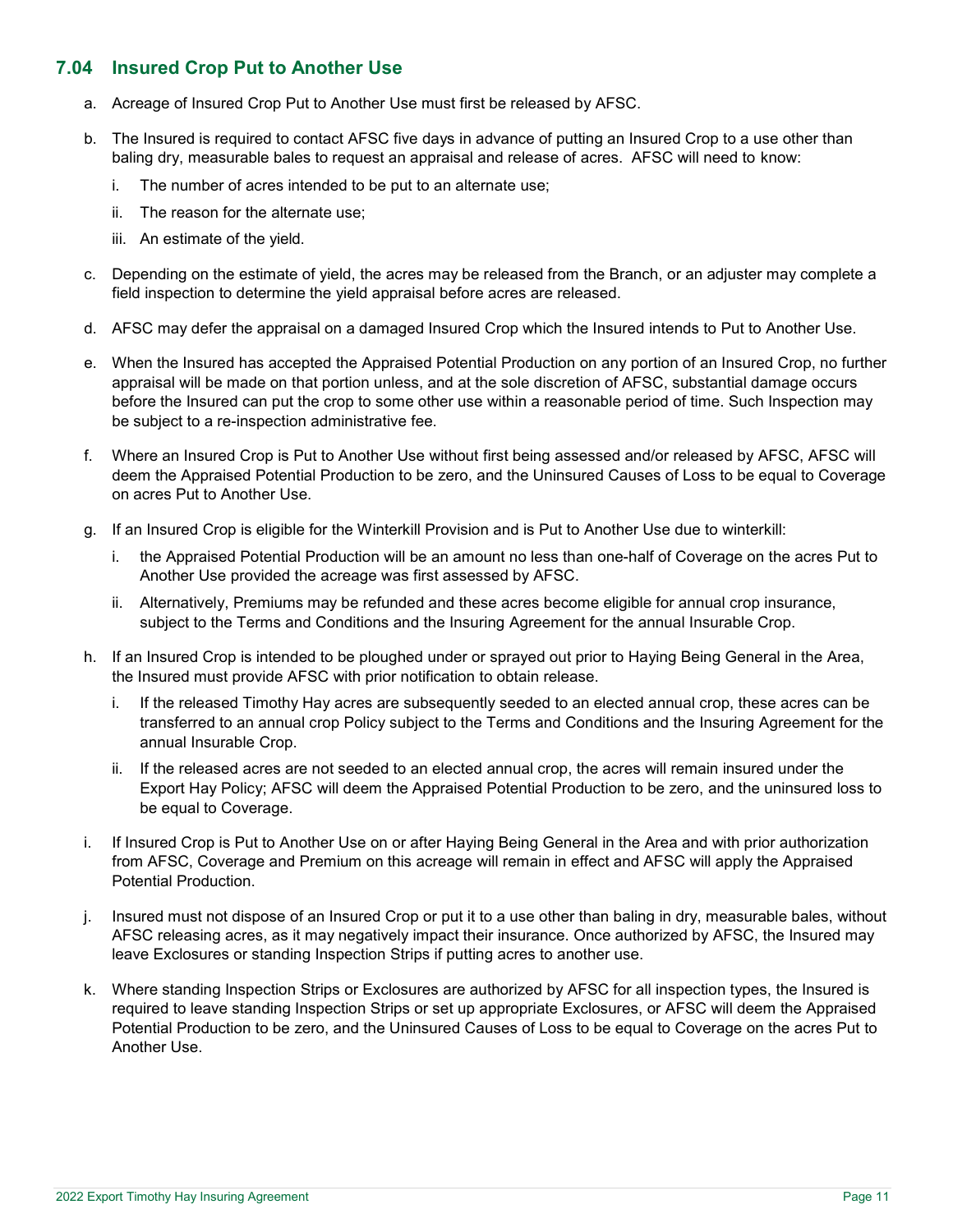#### <span id="page-11-0"></span>**7.05 Inspection Strips**

Inspection Strips are representative standing strips of the Insured Crop in such measurements as required by AFSC to determine the crop's production potential. Inspection Strips are to be left in from the edges of the field, a distance of about one-third of the width of the field, for the length of the field and a minimum of ten feet in width, for inspection by AFSC.

- a. On fields less than 100 acres, two strips are required.
- b. On fields of 100 acres or more, an additional strip must be left in the middle of the field.
- c. On fields of 100 acres or more that span multiple quarter sections, treat each quarter section as a separate field; for fields less than 100 acres, two strips are required; for fields greater than 100 acres, three strips are required.

#### <span id="page-11-1"></span>**7.06 Exclosures**

Exclosures are representative sites of the crop that are fenced off and are used when the crop is being pastured as the Insured is unable to leave representative Inspection Strips.

- a. A minimum of two sites for fields up to 40 acres,
- <span id="page-11-2"></span>b. A minimum of one site for every additional 40 acres in that item, is required.

#### **7.07 Inspection Procedures**

The procedures set out in AFSC's adjusting procedure manuals shall be used in the assessment of production and insurable loss of an Insured Crop.

#### <span id="page-11-3"></span>**7.08 Uninsured Causes of Loss**

When Uninsured Causes of Loss are determined, claims may be reduced or denied, reflecting the amount of production due to the uninsured causes. The acres remain insured and full Premium remains payable. Common examples where Uninsured Causes of Loss may be applied include, but are not limited to:

- a. Failure to adhere accepted agronomic practices including but not limited to the following;
	- i. proper application of the required nitrogen; or
	- ii. proper control of weeds and foreign materials; or
	- iii. proper application of irrigation water if insured under irrigation.
- b. inadequate machinery, labour or failure to complete repairs to equipment on a timely basis;
- c. machinery and equipment failure due to mechanical defects or improper operations;
- d. damage to an insured crop from fertilizers, herbicides, pesticides, fungicides, soil or crop additives or any other product where the damage was caused by drift, residue, improper direct application or improper use of product;
- e. untimely harvest practices for the area and the crop;
- f. improper harvest management;
- g. damage by domestic animals or poultry;
- h. neglect or theft of the insured crop;
- i. negligent or wrongful acts of a third party (e.g. spray drift or stray animals);
- j. damage after an inspection by AFSC or while in storage, including heating;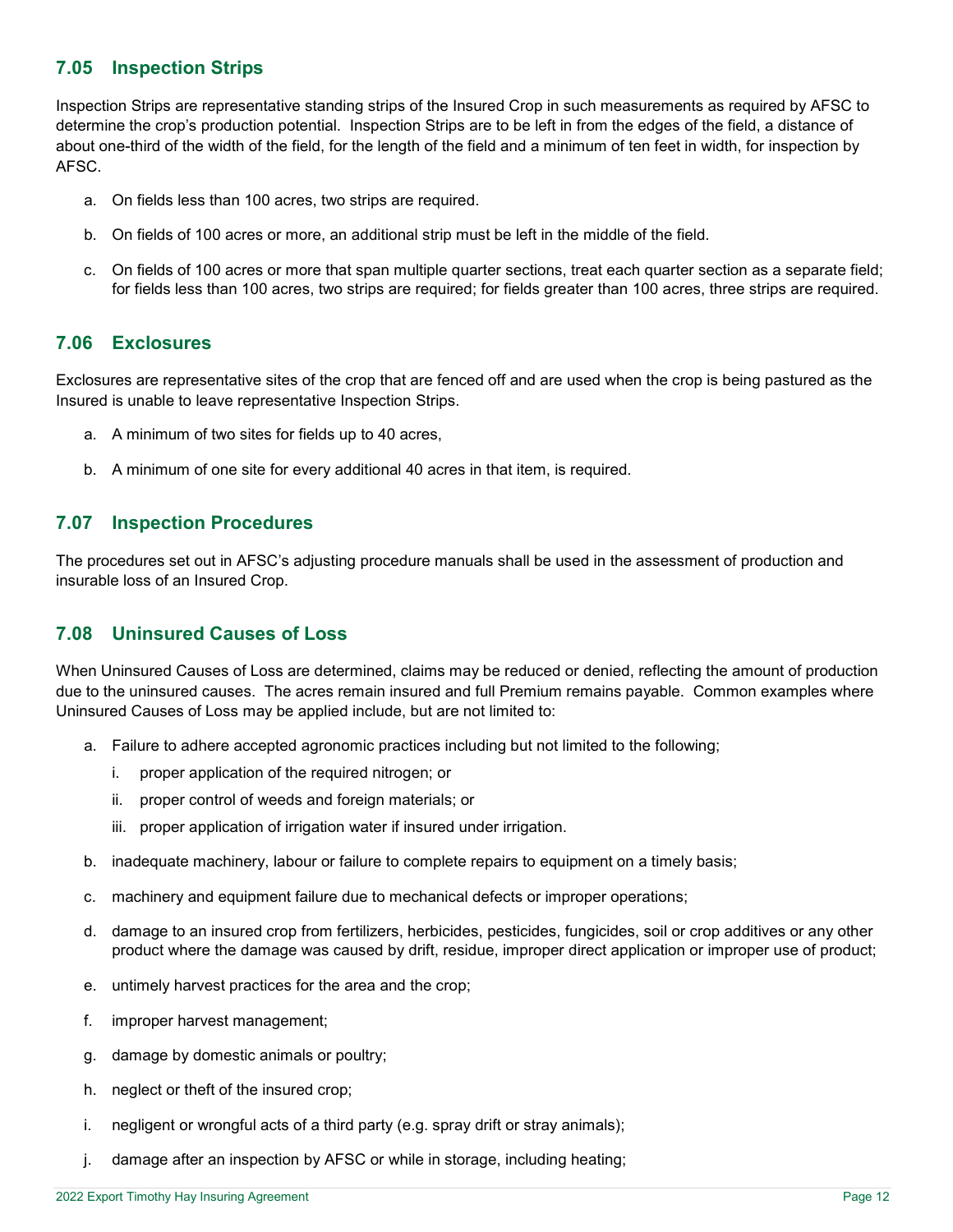- k. damage resulted from winter grazing;
- l. any Designated Peril deemed avoidable by AFSC.

If AFSC pays no Indemnity because of an Uninsured Cause of Loss, AFSC will not refund any portion of the Premium and the Insured is not relieved from paying any outstanding Premium.

#### <span id="page-12-0"></span>**7.09 Service of Documents**

- a. Service of the Inspection Report or a Statement of Loss may be effected on the Insured by:
	- i. personal service;
	- ii. ordinary mail or registered mail, in which case service is deemed to have been effected;
		- 1) seven days from the date of mailing if the document is mailed in Alberta to an address in Alberta, or
		- 2) 14 days from the date of mailing if the document is mailed to an address located outside of Alberta; or
	- iii. by facsimile, email or other electronic means in accordance with AFSC's most recent records for the Insured.
- b. Where there is more than one Insured in respect of the crop loss for which an inspection has been made, service of the Inspection Report or Statement of Loss on one of the Insured is deemed to be service on all the Insureds.

#### <span id="page-12-1"></span>**7.10 Deferrals**

To facilitate tax planning, Insureds can choose in advance to defer indemnities to the following tax year. There will be no recourse to defer payment once a payment has been issued. Deferred indemnities will not be applied to outstanding Premiums/balances until the deferred date and interest will continue to accrue.

# <span id="page-12-3"></span><span id="page-12-2"></span>**ARTICLE 8. CARRYOVER INVENTORY AND UNINSURED PRODUCTION**

#### **8.01 Insured's Obligations**

- a. Carryover Timothy Hay, including purchased inventory and Uninsured Production, stored on or off the farm must be declared to AFSC via the Report of Timothy Hay in Storage Prior to Harvest form prior to commencing harvest and not later than July 15, even though the intent may be to sell or feed it before harvest.
- b. The Insured may be required to provide sales receipts to identify Carryover Inventory, purchased inventory and Uninsured Production. It is important to report Carryover Inventory as it may affect eligibility for an advance or claim if in a loss situation.

#### <span id="page-12-4"></span>**8.02 AFSC's Exercise of Discretion**

a. AFSC may count Carryover Inventory and Uninsured Production as part of the Harvested Production if the Insured fails to report, store separately and/or identify previous year's production, or hay purchases.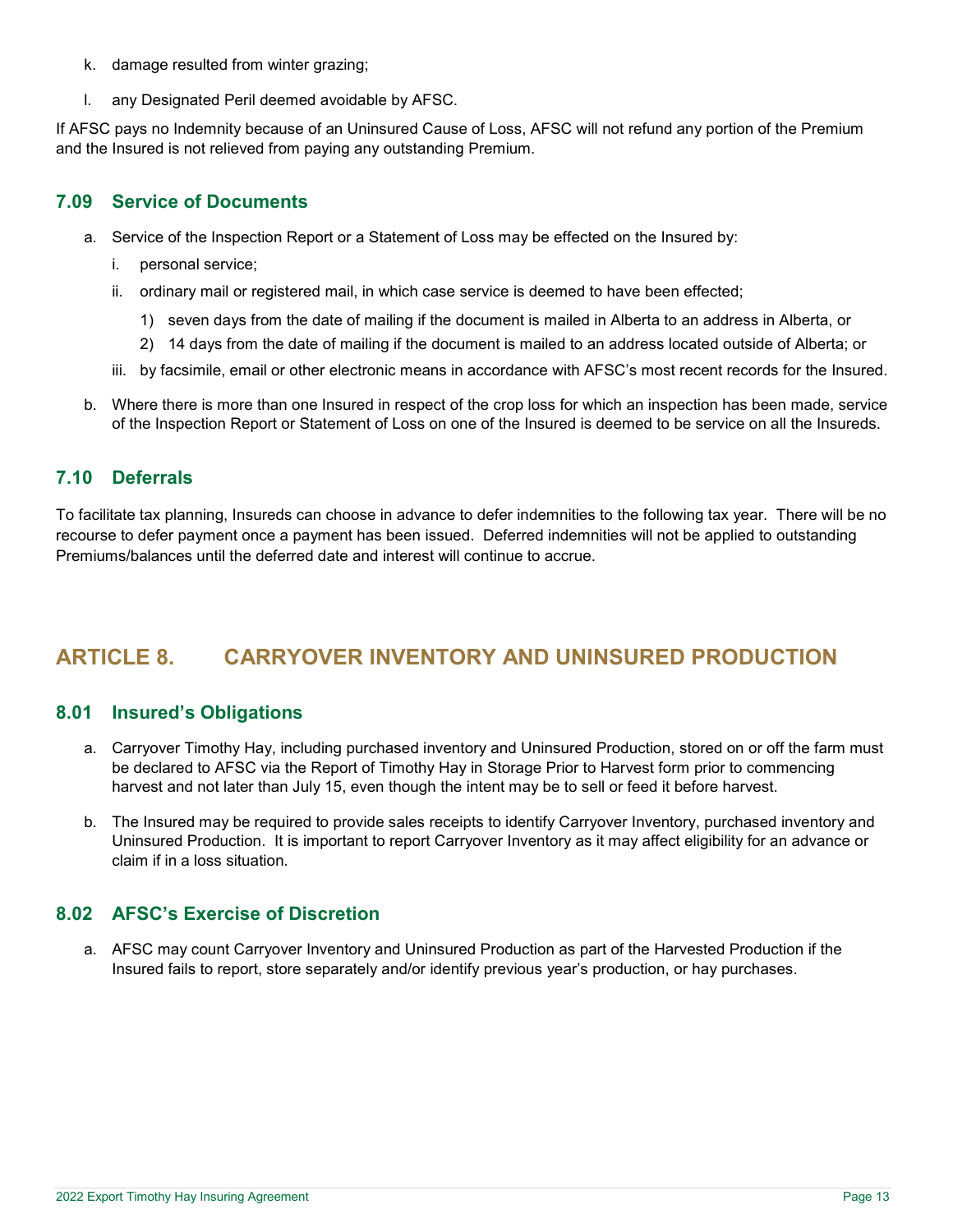# <span id="page-13-1"></span><span id="page-13-0"></span>**ARTICLE 9. PRODUCTION**

#### **9.01 Harvested Production Report (HPR)**

- a. An HPR must be submitted to a branch office within 15 days of completing harvest, and no later than October 15.
- b. A late filing fee will be applied for HPRs submitted after the October 15 deadline.
- c. The Insured is required to provide:
	- i. Export Timothy inventory by field, lot & grade form, including grade, weight and % of moisture;
	- ii. On the HPR;
		- 1) Carryover Inventory changes in Carryover Inventory from what was reported on the Report of Timothy Hay in Storage Prior to Harvest form;
		- 2) Field documentation information including preharvest, pastured, plowed down, or abandoned acres.
		- 3) Abandoned acres require a reason, land location, number of acres and yield estimate;
		- 4) Uninsured Production;
		- 5) Number of harvested acres
		- 6) Number of lots and number of bales
		- 7) Date harvest was completed; and
		- 8) Number and type of bales stored, fed, or sold.
- d. Harvested Production shall be separated by grade, and moisture is standardized to 10 percent by weight.
- e. Harvested Production is determined by averaging the weight of representative bales by grade from the insured acreage.
- f. If cut Timothy Hay is not baled because of very poor quality, AFSC will apply, in its discretion, a low utility grade on the Appraised Potential Production.
- g. Notification of an insurance claim and any required loss adjustment procedures are based on the information provided by the Insured on the HPR.
- h. When there is a production shortfall, the Insured is required to contact AFSC prior to selling any insured Timothy Hay.
- i. If the Harvested Production Report is not submitted by the Insured before December 31, the yield will be recorded as zero and no Indemnity will be calculated.
- j. The Insured may request corrections or revisions to the existing Harvested Production Report record for a Crop Year, up to March 1 of the following year by providing supporting documentation that is satisfactory to AFSC.

#### <span id="page-13-2"></span>**9.02 Production Assessment**

- a. Where, after the Harvested Production Report is filed, total production of an Insured Crop is less than total Coverage after consideration of percent of moisture and grade, AFSC will determine Adjusted Production.
- b. The Adjusted Production of delivered or sold production of an Insured Crop will be assessed based on the cash purchase tickets or the agreed upon weight and moisture content that the final cash purchase tickets will be issued on.
- c. If Timothy Hay is sold prior to AFSC taking representatives samples, there will be no grade adjustment applied, grade will be set at Designated Grade known as "Choice".
- d. When irrigated acres are in a production shortfall, the Insured will be asked to provide an irrigation log showing dates of precipitation and approximate amounts of water applied.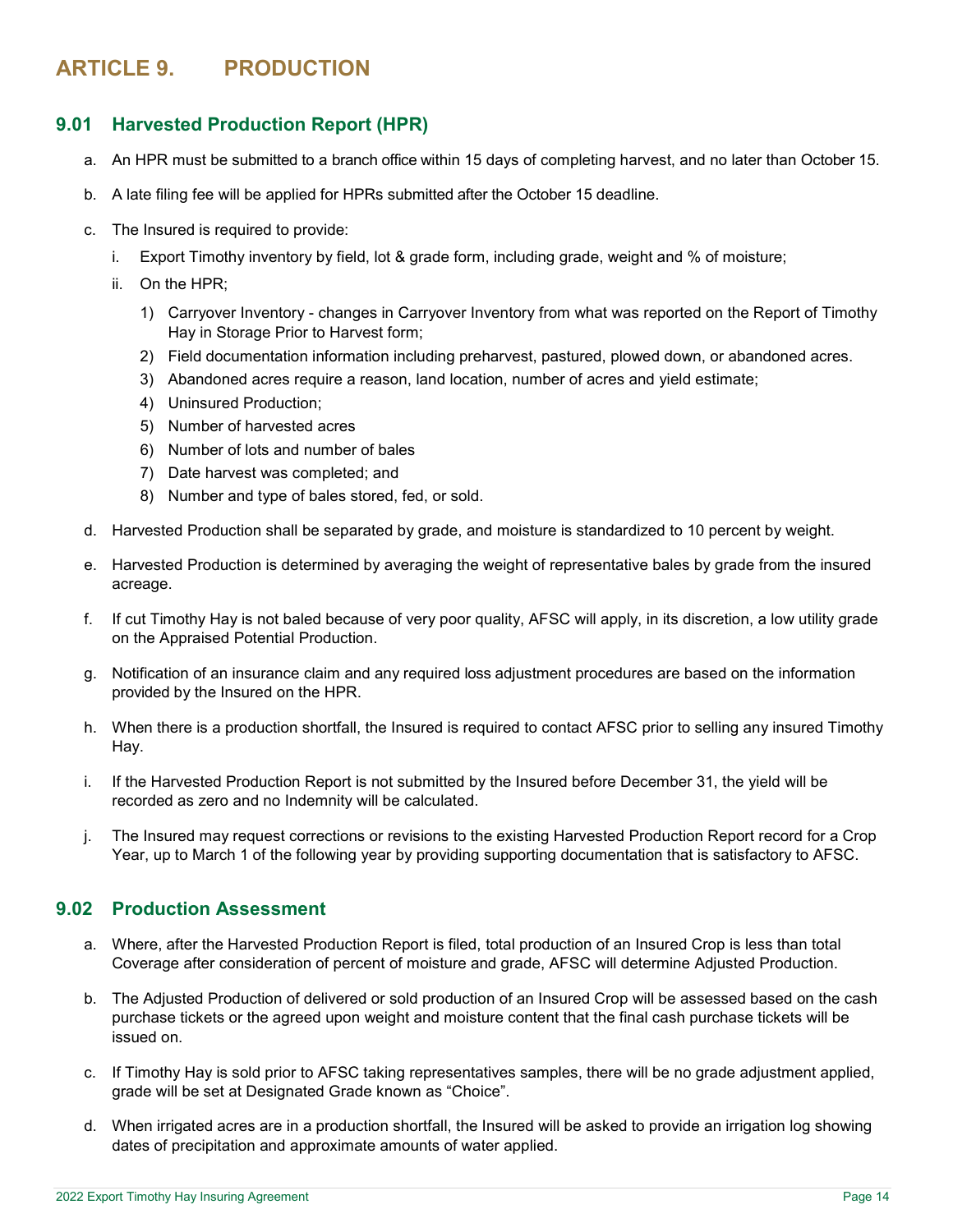#### <span id="page-14-0"></span>**9.03 Post Harvest**

- a. Post Harvest claims are triggered based on the information provided by the Insured on the HPR.
- b. An AFSC adjuster is assigned to the claim and will make an appointment for a field inspection. The adjuster will:
	- i. Verify and/or measure the number of acres insured;
	- ii. Identify acres harvested; and
	- iii. Determine the quantity of the crop harvested and review production sales receipts.

#### <span id="page-14-1"></span>**9.04 Production Reviews**

To ensure program integrity, AFSC retains the right to complete production reviews. Some production reviews are selected on the basis of an identified risk, while others are randomly generated.

#### <span id="page-14-2"></span>**9.05 Prorating**

- a. AFSC may combine production or calculate production from the Insured's crop in a manner determined by AFSC, including but not limited to, combining, combining and pro-rating, and pro-rating of production.
- b. In the event that the Harvested Production is stored in such a manner that it is not possible to obtain an accurate production count AFSC may assign Uninsured Causes of Loss up to Coverage or prorate production.
- c. AFSC may pro-rate or combine the production if the Insured fails to retain:
	- i. insured production separate from Uninsured Production;
	- ii. different grades of production separate from other grades of production;
	- iii. insured production separate from production of another producer;
	- iv. Harvested Production separate from Carryover Inventory;
	- v. irrigated production separate from dryland production; or
	- vi. stored production separately for each Policy where there are two or more of the same Policy type for one business.